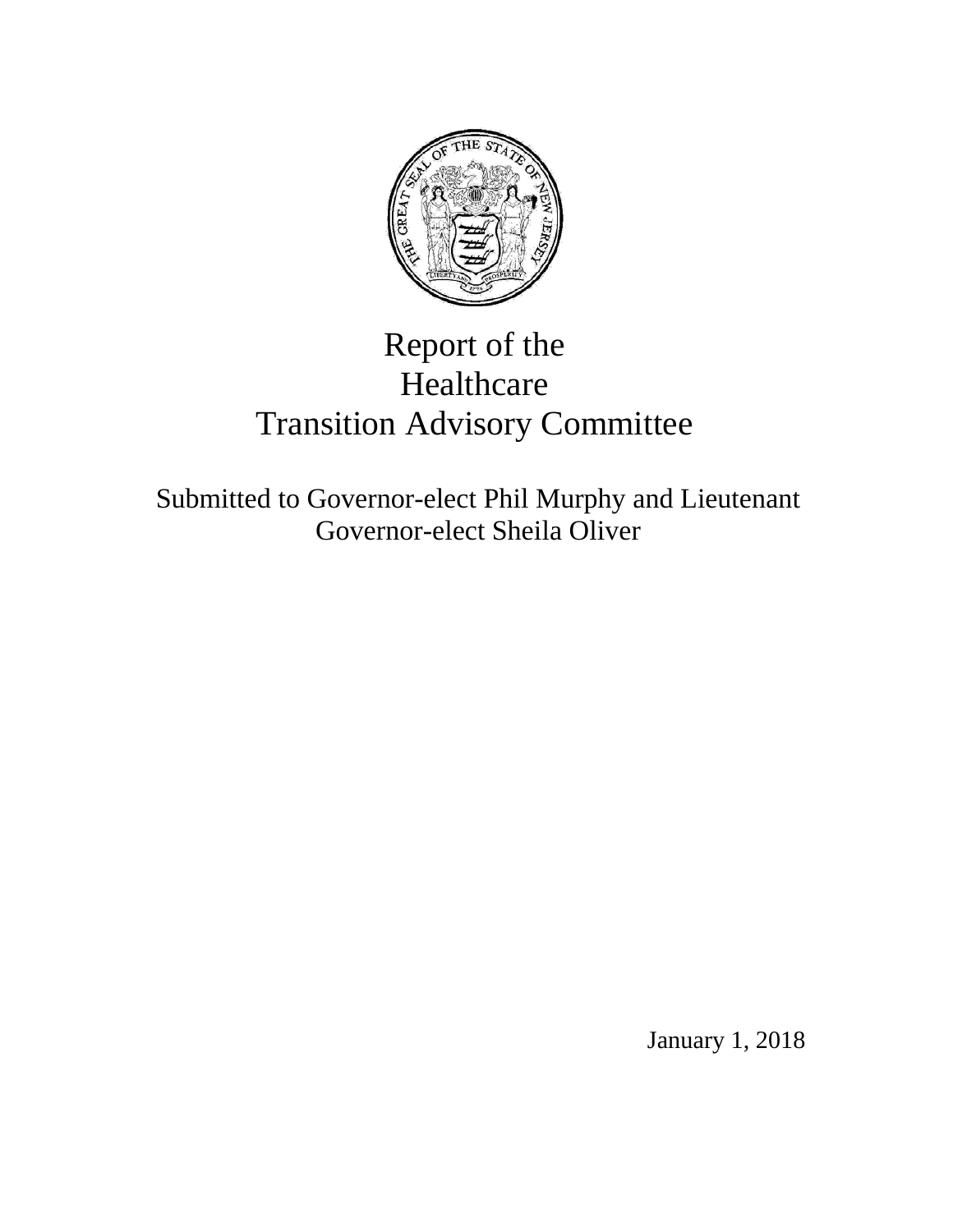## **EXECUTIVE SUMMARY**

The Healthcare Transition Advisory Committee proposes that the Governor-elect consider the following recommendations to accomplish these priorities:

- **I. Priority: Overall transformation of health goals and enhancement of agency coordination in New Jersey to invest in population health, promote equity, and achieve better health outcomes for all**
	- i. Establish Office of Health Transformation
- **II. Priority: Improve the experience, value, and accessibility of health care for all New Jersey populations**
	- i. Expand access to health insurance; reduce premiums; stabilize insurance market and preserve the gains New Jersey made under the Affordable Care Act
	- ii. End "surprise billing" through immediate out of network billing reform
	- iii. Establish a plan to insure all children in New Jersey
	- iv. Introduce a comprehensive plan to improve maternal health and birth outcomes in New Jersey
	- v. Implement Hospice and Palliative Care Best Practices and a Statewide POLST registry to provide patients' desired End-of-Life treatment
	- vi. Establish options for meaningful use of telehealth in NJ

## **III. Priority: Restore, defend, and expand state and federal family planning and access**

i. Direct a comprehensive, multi-agency strategy to maximize access to quality family planning care for all New Jerseyans

## **IV. Priority: Address the opioid crisis and other substance abuse problems through comprehensive behavioral health integration and reform**

- i. Initiate immediate education campaigns to target audiences including users, prescribers, caregivers and drug courts
- ii. End regulatory logjam in Mental Health/Substance Use Disorder services

# **V. Priority: Increase health care data access and utilization to promote cost transparency**

- i. Establish a statewide database to aggregate and utilize claims information
- **VI. Priority: Improve patient experiences and the quality and cost effectiveness of care in New Jersey's Medicaid program**
	- i. Increase the use of evidence-based performance strategies in Medicaid managed care (MCO) contracts and Medicaid regulations.
	- ii. Integrate care for individuals eligible for both Medicare and Medicaid.
	- iii. Develop next-generation Medicaid Accountable Care Organizations (ACO).
	- iv. Identify and Implement Medicaid program efficiencies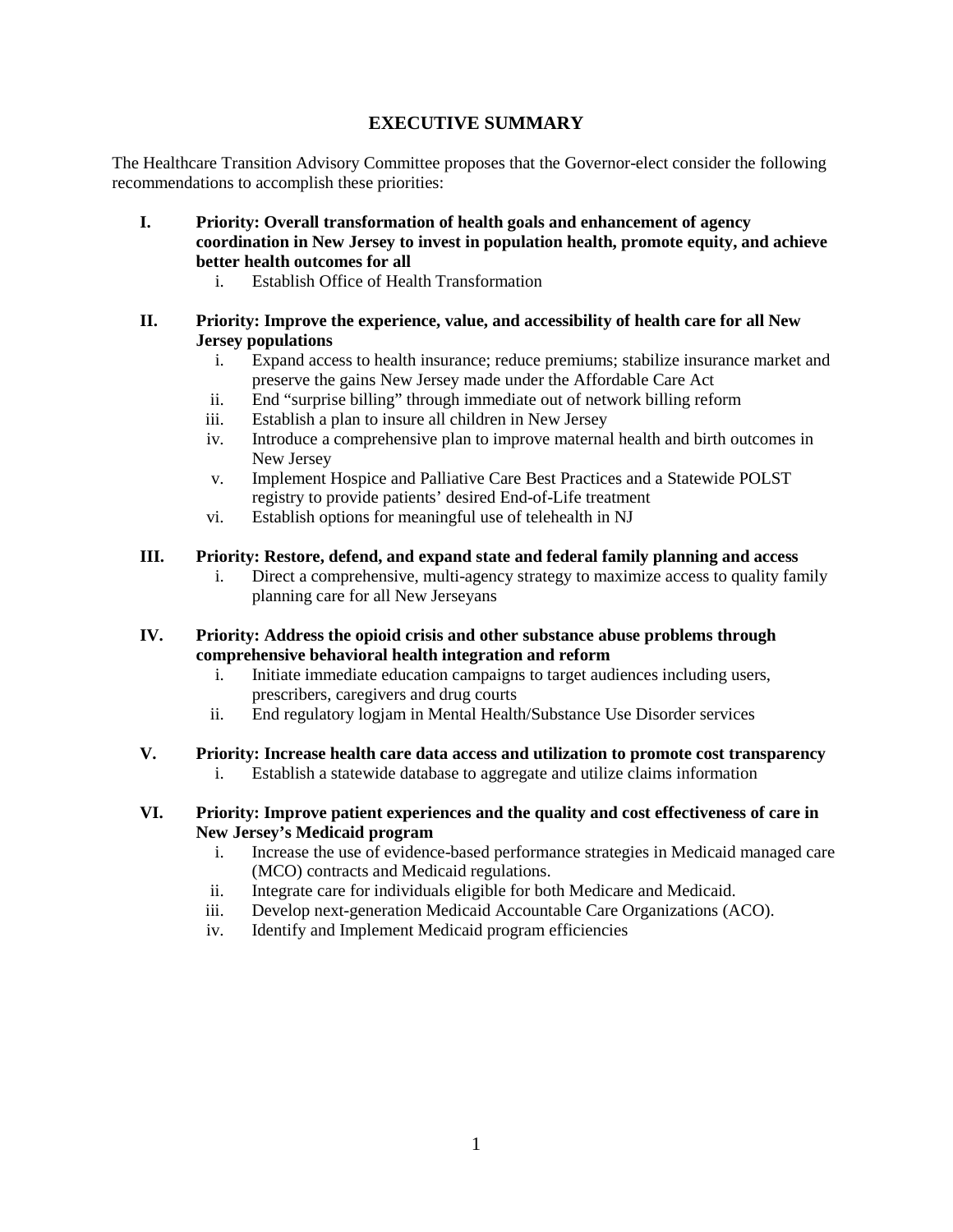#### **REPORT**

Health is a prerequisite for full participation in the labor market and public life. A fairer economy requires that we invest in improving the health of the entire state's population and address health disparities to ensure all New Jerseyans have access to quality, affordable health care and improved health outcomes.

The recommendations of the Healthcare Transition Advisory Committee reflect a broad commitment to the Health in All Policies (HiAP) approach in which the state promotes health equity by embedding health concerns into cross-sector decision making. It is essential to promote inter-agency collaborations and to take advantage of innovative opportunities in technology and with our partners in academia and the private sector to address the social determinants of health. The HiAP approach leverages creative, cross-sector solutions and a new policy paradigm to address complex health challenges and prevent rising healthcare costs from crowding out other important policy priorities. Multi-agency strategies that engage external stakeholders and employ public-private partnerships are the next generation of health-promoting cost savers.

The state's population health determinants go beyond healthcare, and include policy areas such as education, housing, environment, and social justice. Governor Murphy has the opportunity to call upon all state departments to include goals for improved health in their decision making, as well as to direct immediate and ongoing attention to systemic racism and discrimination that affects health access and outcomes in our state. We recommend an immediate pledge to the long-term goal of eliminating health disparities in the State of New Jersey.

## **I. PRIORITY: BEGIN OVERALL TRANSFORMATION TO INCLUDE HEALTH IN ALL POLICIES THROUGH ENHANCEMENT OF AGENCY COORDINATION AND ESTABLISHMENT OF HEALTH GOALS INCLUDING INVESTING IN POPULATION HEALTH, PROMOTING EQUITY, AND ACHIEVING BETTER HEALTH OUTCOMES FOR ALL**

#### i. **Recommendation: Establish Office of Health Transformation**

New Jersey should establish an Office of Health Transformation (OHT) to guide efficient administration of State health spending and set clear goals for the State to improve overall health system performance.

Historically, crosscutting health care issues have been addressed though ad hoc workgroups convened by the Governor's Office, but the temporary nature of these workgroups leaves implementation issues to the individual departments, and have fallen short in terms of execution. In addition, they are generally structured around major federal legislation impacting the State or a public health crisis such as the opioid epidemic, but execution is hampered by difficulties with operational coordination among the many siloed departments that address health in New Jersey's executive branch.

New Jersey's health care programs have a combined cost of nearly \$20 billion. At a cost of nearly \$15 billion for FY 2016, Medicaid is one of the largest components of the State's budget and it shapes the State's safety net financing. The Medicaid program is largely administered through the Division of Medical Assistance and Health Services (DMAHS) within the Department of Human Services (DHS). The components of the Medicaid program extend to seven additional State departments and divisions. The fractured nature of Medicaid's administration, as well as other health programs, including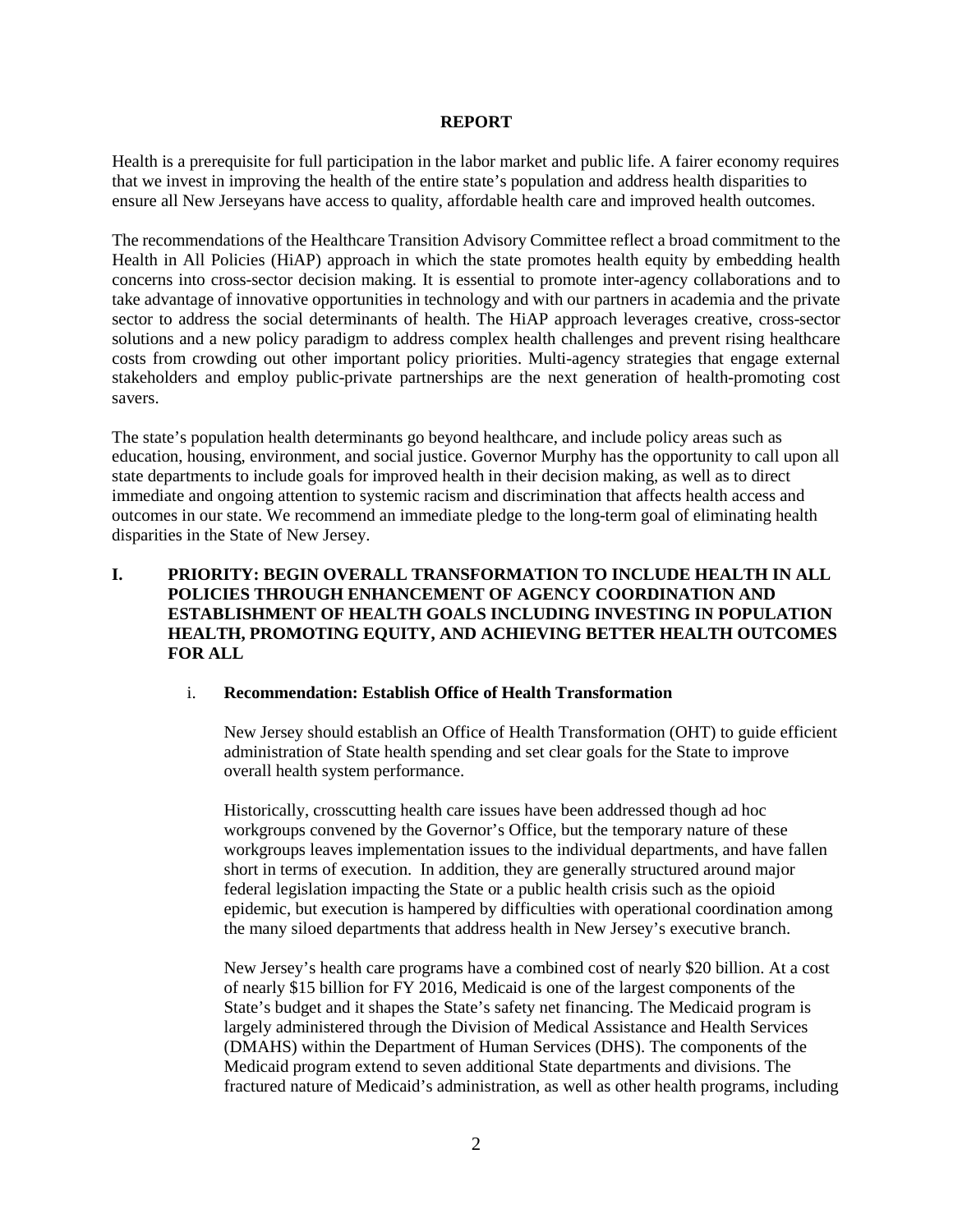the State Health Benefits Program (SHBP), can lead to competing priorities and inhibit the State's ability to effectuate cohesive statewide health policies.

State departments often face competing priorities because the State serves as both a regulator (licensing and inspections) and the payer (Medicaid and SHBP). For example, Department of Health (DOH) decisions regarding the expansion of licensed services, like home health care, can have unintended financial impacts on Medicaid and SHBP. However, by statutory design, DOH is only responsible for evaluating the impact on access to services in their analysis, and they are not required or permitted to consider the potential cost impact on payers.

The OHT should coordinate strategic health planning and setting of goals among all Departments and Divisions. The OHT would promote aligned quality and performance metrics for all state-funded health services, improve consistency of quality among State health programs, promote transparency and measurement across programs, and most importantly, improve the continuity and experience of care for patients as they traverse delivery systems (physical health, mental health, school-based clinics, Medicaid, longterm services and supports).

In addition, the OHT would be responsible for achieving major objectives indicated in this report including promotion of primary care, population-based interventions intended to improve health and well-being (such as housing supports, care transitions, and care management), and value-based purchasing across all State programs (especially Medicaid and SHBP). Lastly the OHT should facilitate shared services between agencies that address both health concerns and the underlying social determinants of health, including legal, communications, procurement, and contracting services. The OHT should be accountable for supporting all agencies to efficiently share information, integrate data sets and analyses, facilitate collaboration, and establish and accomplish shared goals for their programs.

The OHT can be created by Executive Order within the first 100 days of the new administration, and the office's location would be best determined by the Governor. We recommend that the OHT be led by an Executive Director with a small, nimble staff with extensive health policy and government experience. To the extent possible and to assure that OHT has access to the best program expertise in the State, existing staff with deep expertise from State health programs and New Jersey universities should be invited to work with OHT. The Governor should direct cabinet members to fully cooperate with the OHT.

Costs: Depending on the actual size and composition of the OHT team, the office would need funding for salaries, a portion of which may be offset by Medicaid federal matching funds, to the extent permitted under federal guidelines.

## **II. PRIORITY: IMPROVE THE EXPERIENCE, VALUE ANDACCESSIBILITY OF HEALTH CARE FOR ALL NEW JERSEY POPULATIONS**

**i. Recommendation: Preserve the gains New Jersey made under the Affordable Care Act (ACA), work to expand access to good health insurance coverage at the lowest possible premium, and introduce measures to assure stability of the insurance market**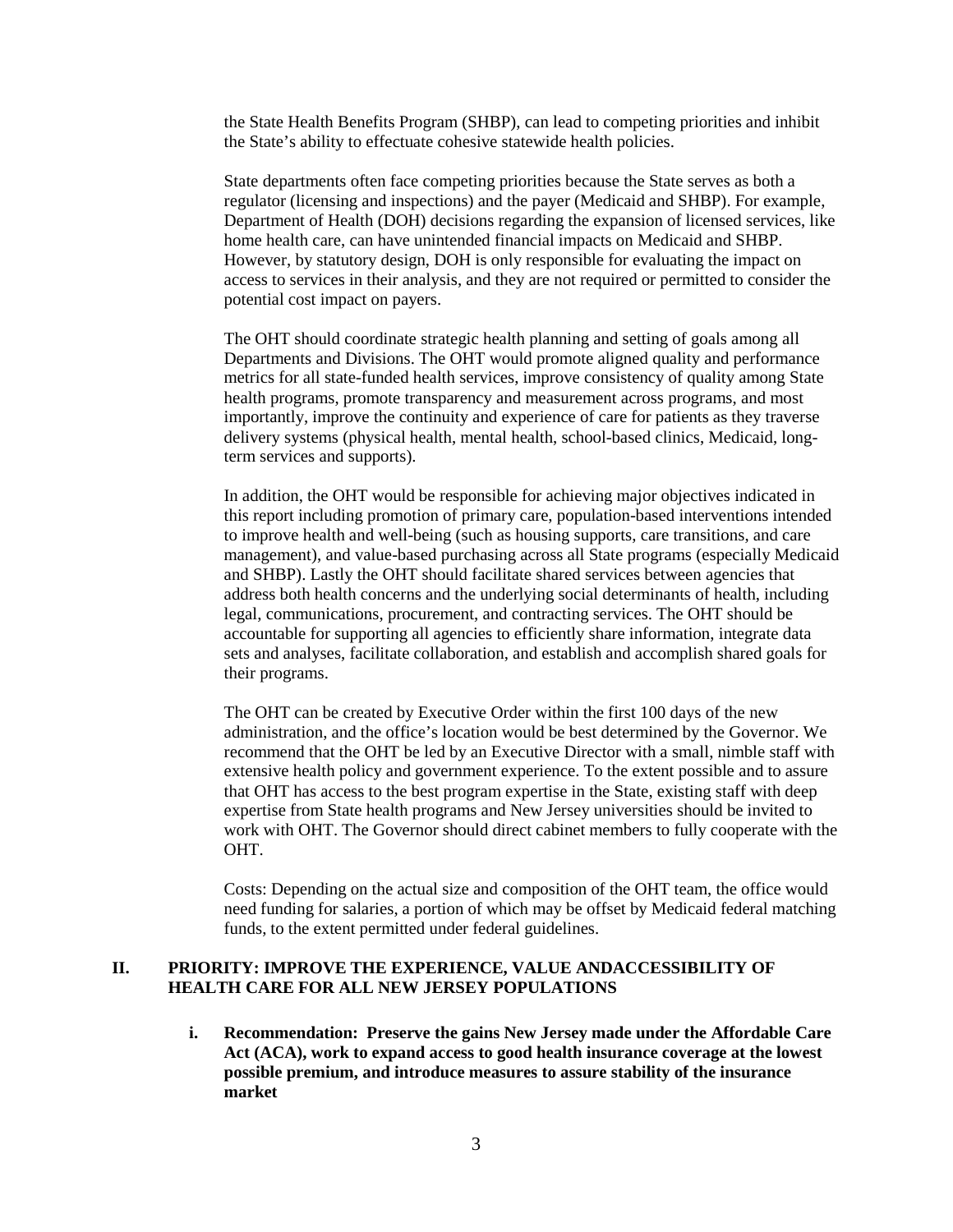According to the latest numbers from the U.S. Census Bureau, New Jersey's uninsured rate is at 8%, the lowest the state has seen in three decades. This is in large part due to the coverage advances made under the ACA, specifically through the law's Medicaid expansion and federal marketplace premium subsidies. Nearly 70% of New Jersey enrollees in the individual market have plans issued via the marketplace, and of those roughly 80% received a subsidy in 2017 and an estimated 52% also received a cost sharing subsidies.

However, federal government actions, including defunding cost-sharing subsidies, a cut in outreach and marketing funds, and a shortened open enrollment period, all aimed to weaken the ACA. The federal tax legislation's repeal of the ACA's individual mandate will likely affect the individual marketplace and its ability to provide affordable coverage options, with premiums expected to rise in 2019 by 10% or more.

The next administration should consider pursuing the following approaches that could lower individual market premiums and stabilize the insurance market:

- 1. Review the feasibility of creating a reinsurance program for plan year 2019 and developing an ACA Section 1332 innovation waiver to secure federal funding to support it. Alaska pioneered this approach in 2017, and saw a large decrease in premiums.
- 2. Foster ACA and Medicaid enrollment through new State-led consumer outreach campaigns, and in particular work with community groups and health providers to target hard-to-reach populations, including immigrant communities and young adults.
- 3. Work with the legislature to review whether creating a state-based individual coverage incentive can help promote coverage affordability in the individual marketplace in New Jersey, in response to the federal tax legislation that repealed the ACA's requirement that most individuals have coverage or pay a tax penalty.
- 4. Work with employers in the state to explore a shared responsibility fund for those who do not provide affordable health insurance for workers that would offset the cost of covering uninsured workers in the New Jersey individual marketplace.

To create a reinsurance program for plan year 2019 and submit an ACA Section 1332 waiver, the state must pass authorizing legislation. This legislation must include a reinsurance fund and establish a funding mechanism. Legislation would also be required to establish a state-based incentive to purchase and maintain coverage.

Costs: Funding for outreach and enrollment would likely be from the general fund. Funding to seed the reinsurance fund could come from an insurance assessment or Third-Party Administrator assessment (not the general fund), and the use of the Section 1332 waiver would recoup significant federal funding for the program. Until the specific reinsurance proposal is drafted, it is difficult to provide an initial state funding estimate. Other states' 1332 waiver proposals had state funding ranging from \$16 million to \$271 million. The budget impact of a state-based incentive to purchase and maintain coverage is uncertain and will depend in part on its specific design, but revenue streams to support these and other reforms would likely be needed. If a penalty were imposed on individuals who could afford coverage but elect to remain uninsured, then those funds should be used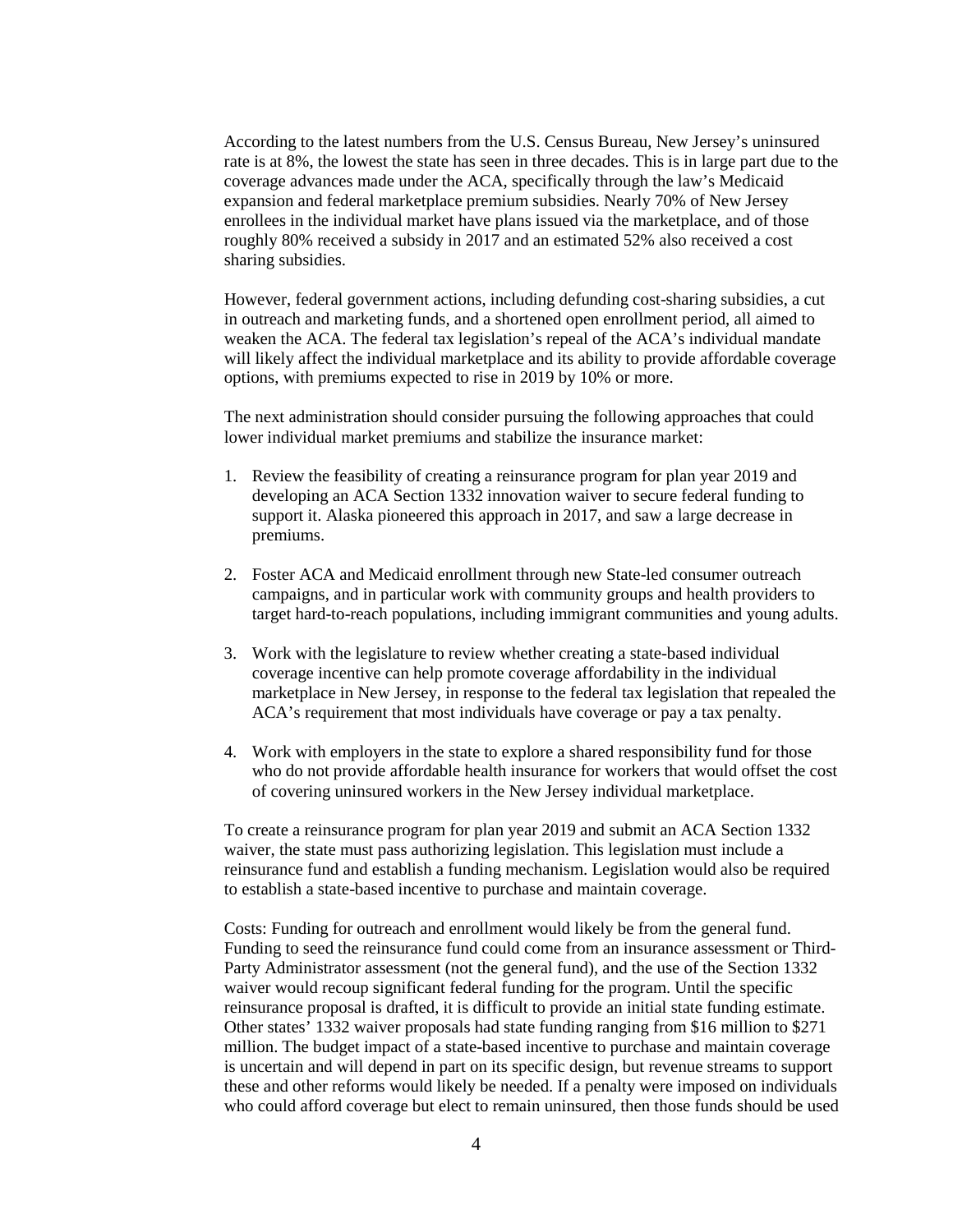to assure future stability in the individual marketplace (e.g., by helping to fund reinsurance, outreach and enrollment activities, or premium subsidies).

#### **ii. Recommendation: Protect New Jersey's health consumers through reform of "surprise billing" and unfair out-of-network medical claim practices**

Currently, New Jersey law offers protection from "out-of-network" and "surprise medical" bills to consumers in state-regulated ("i.e., fully insured") plans and the State Health Benefit Program. Some out of network providers take advantage of this protection by charging very high out-of-network fees for emergency and surprise situations, when individuals may be physically or emotionally unable to provide consent. Health plans are required to pay these escalated charges, adding millions to costs paid by employers (including the State) through higher premiums and consumers through higher coinsurance and deductibles.

The Governor should work with the legislature to enact legislation to end surprise billing within his first 100 days in office. Legislation should ensure consumers are protected from surprise medical bills and employers are protected from inflated out-of-network billing.

Costs: Estimates of savings to the state and consumers have ranged from \$50 – \$133 million annually.

#### **iii. Recommendation: Work to protect the Children's Health Insurance Program and establish a plan to insure all children in New Jersey**

Today in New Jersey, about 3.5% of individuals under 18, or about 70,000 of our children, are uninsured. An estimated 35,000 uninsured children are undocumented, 23,000 are eligible but unenrolled in Medicaid, and other children 12,000 exceed Medicaid's income cut-off. Despite New Jersey having the second highest eligibility level nationwide at 350% of the federal poverty level, and achieving significant coverage gains post-ACA, the mission of insuring all children remains unfinished. The uninsured rate for Latino children is three times higher than for white children. Eliminating health disparities for children in our state is critical to ensuring long-term health, education and economic opportunity. There are clear benefits to insuring children, as it increases graduation rates, creates better health outcomes, including lower obesity and high-blood pressure rates, lowers teen pregnancy rates, and increases economic security for children and their families.

As of the writing of this report, the future of the Children's Health Insurance Program (CHIP) was uncertain. In December, Congress passed a short-term spending bill that extended CHIP through March 31, but a number of states are set to run out of money before then. New Jersey can sustain its CHIP until the second quarter of 2018, but would then run out of federal funds to support the program. Advance notice must be sent to parents so they can seek other forms of coverage, and will need to be spend almost immediately. If Congress does not continue CHIP funding, the state would be required by New Jersey law to cover about 90,000 Medicaid-eligible CHIP children, but at the standard 50-50 match instead of the CHIP federal match of 88%.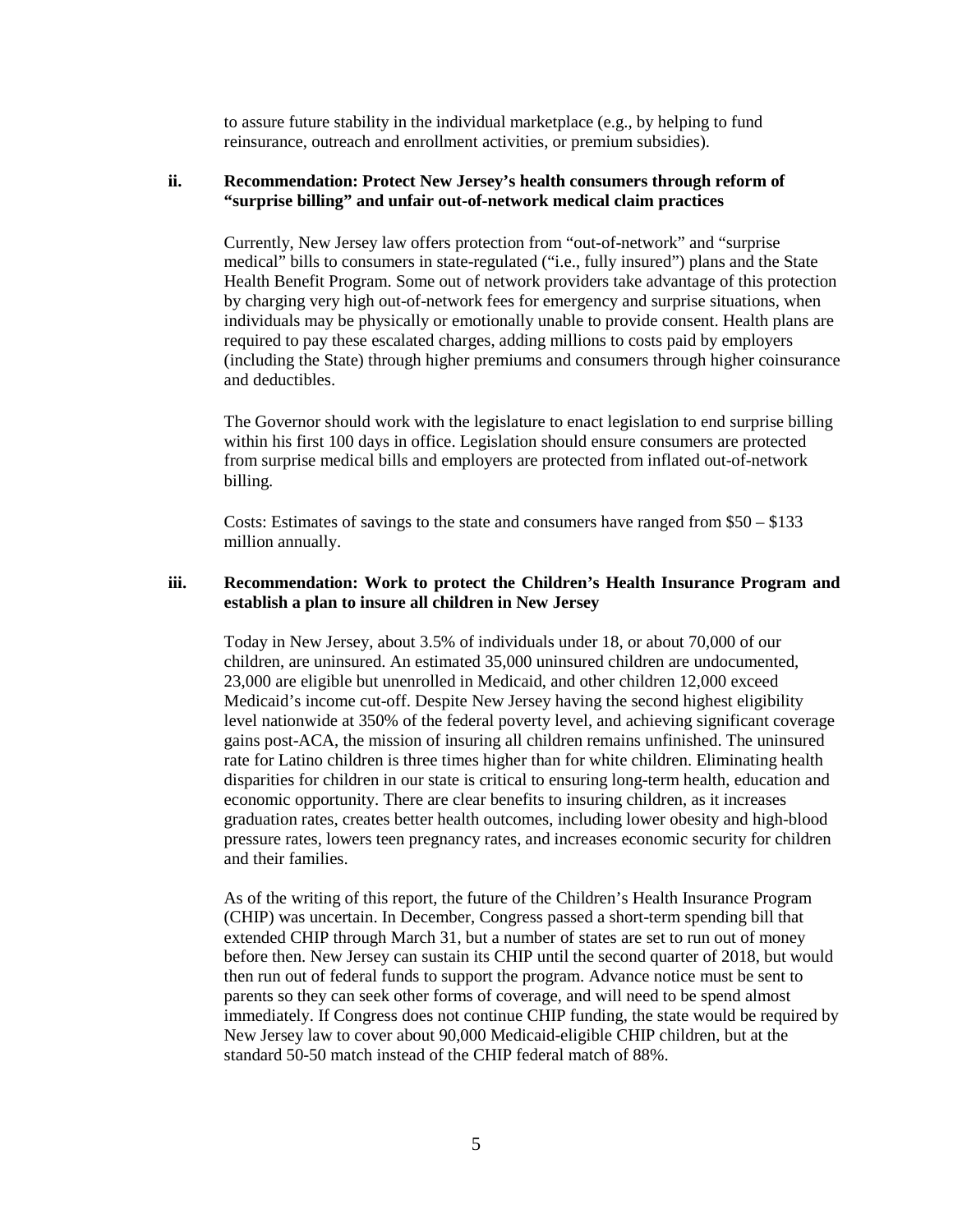Keeping these children on CHIP is an urgent priority, and covering all New Jersey children should be a high priority, with foundational steps taken in the first six months as described below. Increased outreach and enrollment efforts combined with Medicaid system improvements described in this report will also help.

- In the first 100 days, the Governor should establish a workgroup of stakeholders and organizations representing diverse consumers in NJ to propose a plan that would result in providing health care coverage for all children within four years. The plan should build upon the success of NJ Family Care, and also take into account CHIP funding and other federal budget proposals that threaten to reduce coverage for children in New Jersey.
- Require the Department of Human Services to take administrative actions to reduce the number of children who are uninsured, including improving and expediting the eligibility process.

Costs: Early planning requires minimal funding but relies upon sufficient staffing, especially for the Medicaid division, and dedication of a portion of enrollment funding to outreach for children. Commitment of state funds is required to achieve longer-term coverage for New Jersey children.

#### **iv. Recommendation: Introduce a comprehensive plan to improve maternal health and birth outcomes**

Despite concerted efforts to improve maternal and child health, women in New Jersey still experience suboptimal outcomes and disparities by region and race. Annually in New Jersey, nearly 500 babies do not live to see their first birthday. New Jersey's black infant mortality rate declined by 30% to 9.7 deaths per 1,000 live births by 2015, lower than the national rate of 11.4 deaths per 1,000 live births. However, this rate far exceeds New Jersey's white infant mortality rate of 3 per 1,000 live births. This infant mortality gap is the largest in the nation. But we can do better: up to 60% of maternal complications are estimated to be preventable.

New Jersey ranks 19th nationwide for women and children's health, according to the 2016 America's Health Rankings report from the United Health Foundation. The report also found that women's deaths related to pregnancy or childbirth are on the rise in New Jersey, citing at least 36 maternal deaths per 100,000 live births, compared to 20/100,000 nationwide. The report also noted that health disparities occurred between white mothers and women of color.

Currently, the State pays for 42% of all births through the Medicaid program, making Medicaid an ideal platform to apply evidence-based practices targeted at health disparities, with applications in commercial markets as a longer-term priority.

We can save lives, improve birth outcomes and reduce spending by prioritizing maternal health and child health improvements. Over time, better birth outcomes will improve life chances for children.

Steps should include the following: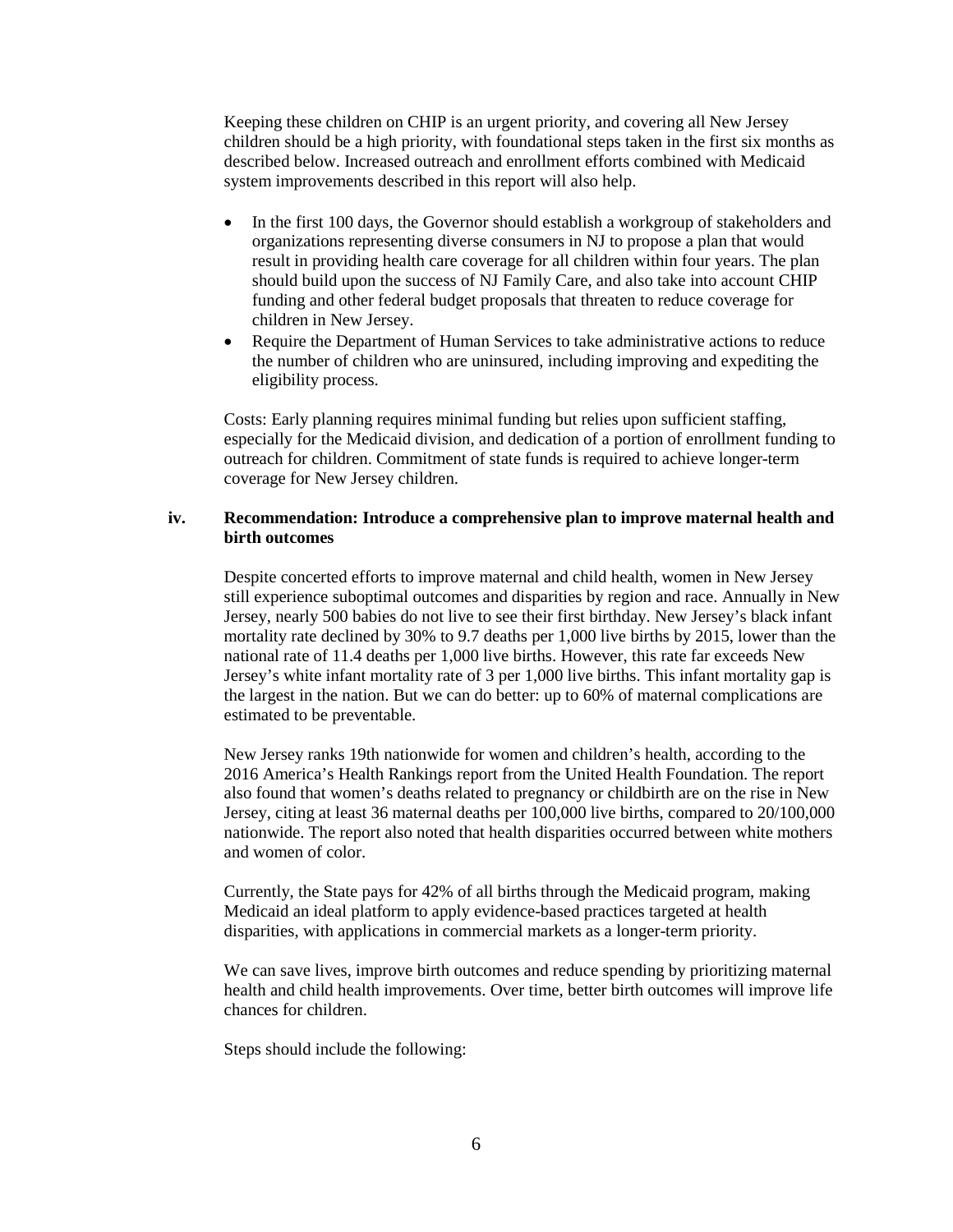- 1. Improve access to family planning and make contraception more available and affordable for all women, with particular emphasis on education about the health benefits of planning for pregnancies.
- 2. Educate and inform providers and patients about optimal prenatal care and delivery practices. The state should partner and support programs that provide peer-to-peer mentoring and other evidence-based practices that educate mothers and achieve better birth outcomes, especially for high-risk populations.
- 3. The state can create payment incentivizes for best practice patterns and reward doctors who provide better quality care, lower rates of early elective deliveries, and engage in other practices that create better birth and health outcomes.
- 4. The state should explore using appropriate "behavioral nudge" incentives to promote adherence to prenatal care recommendations and address risk factors (e.g., smoking during pregnancy) in the Medicaid program.

Costs: These proposals offer high returns on investment and promise reductions in disparities while strengthening families. These programs may incur short-term costs, but will change the way existing dollars are spent and ultimately save money and improve lives.

## **v. Recommendation: Implement hospice and palliative care best practices and create a statewide registry to assure that healthcare providers have access to patients' advance care preferences for end-of-life treatment**

Palliative care for patients with serious illnesses ensures that treatment reflects each patient's values and preferences, which in turn improves quality of life and reduces suffering. This can lead to lower avoidable costs for both the patient and the system, for example well-managed pain reduces the frequency of emergency room visits and hospital admissions. Currently care near the end of life care often neglects patient's needs and wants, exacerbating excessive expenditures in the last year of patients' lives and burdening patients, providers, and society as a whole.

The State should adopt a model for end-of-life care that encourages greater use of hospice care, allows palliative care to co-exist with curative care, creates a statewide registry for Practitioner Orders for Life Sustaining Treatment (POLST) forms, pays for advance care planning visits, and trains providers to have these important conversations with their patients. The POLST registry offers patients with advanced progressive illness or frailty a practical tool to ensure their wishes for medical treatment will be known and honored in times of crisis.

Within the first 100 days, the Governor should direct the Department of Health to create a comprehensive plan to increase provider and public awareness of the value of the POLST registry and Advance Directives, and explore policy options to implement a statewide POLST registry. The Department of Human Services should explore adding a Medicaid benefit to reimburse for advance care planning consultations, as is done in Medicare and most commercial plans.

Costs: Costs associated with advance care planning consultations in Medicaid would be relatively small – if 10,000 visits occur in the first year, the total cost (half federally funded) is estimated to be \$860,000 (if the state pays the same rate as Medicare). Ultimately, however, these consultation costs would be offset by reducing avoidable emergency department and hospitalization costs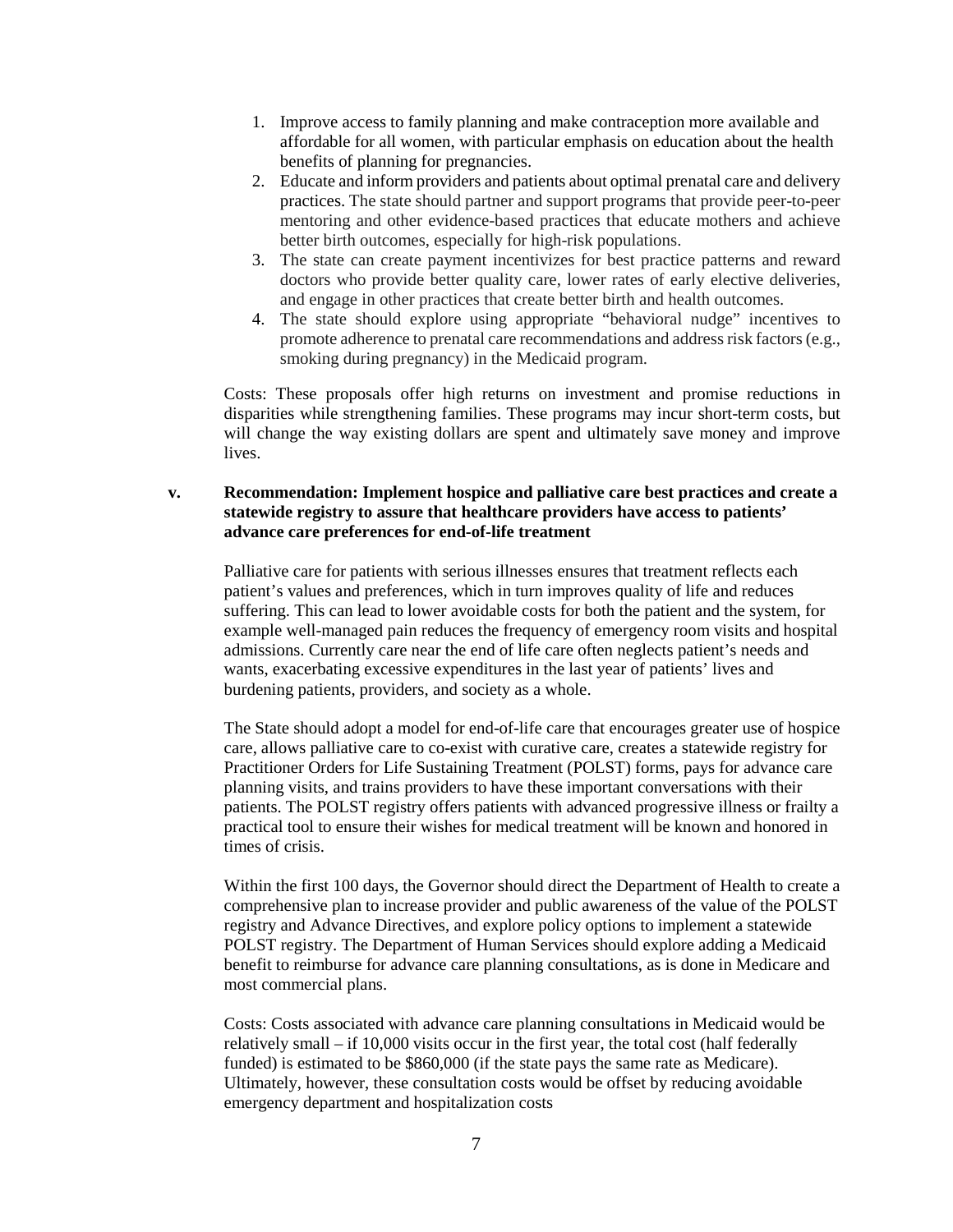#### **vi. Recommendation: Establish options for meaningful use of telehealth in New Jersey**

The use of technology to deliver health care, health information or health education at a distance – known as "telehealth" – has great potential to address provider shortages especially for specialty care, including behavioral health, while at the same time helping to control the cost of care. Around the country, there are intriguing examples of how telehealth can transform health care and access.

The Governor should direct relevant State agencies, including Medicaid, Health, Education, SHBP, and Corrections, to improve accessibility to telehealth, including examining licensing and reimbursement barriers, and establishing options for the State to use telehealth to provide health benefits to diverse populations.

Cost: Currently unknown; establish during deliberations or via estimates.

#### **III. PRIORITY: RESTORE, EXPAND, AND DEFEND STATE AND FEDERAL FAMILY PLANNING FUNDING AND ACCESS TO FAMILY PLANNING CARE**

#### **i. Recommendation: Direct a comprehensive, multi-agency strategy to maximize access to quality family planning care for all New Jerseyans**

Family planning providers are an essential part of New Jersey's health care delivery system. Family planning services include contraception, screenings for sexually transmitted infection, cervical and breast cancer, diabetes, blood pressure, and intimate partner violence, as well as certain treatments. Through prevention, early detection, and timely treatment, family planning services yield cost savings, health benefits, improvements in productivity, and life opportunities.

In New Jersey, family planning services are delivered by multiple health care providers, including Planned Parenthood. For New Jersey's low to moderate income residents, publicly-funded family planning services are often the only option, providing care to over 100,000 New Jersey women in 2014. There remains tremendous unmet demand.

Family planning is currently publicly funded in New Jersey through a combination of the federal-state Medicaid program, federal Title X funding, and state-only dollars. Over the last eight years, critical state funding for family planning services was eliminated, resulting in closed clinics, reduced access, and increased preventable illnesses disparately affecting lower-income populations of color statewide.

The Governor can restore, defend, and expand family planning services, starting immediately. **Restore** state family planning funding and expedite facility progress through legislation that calls for an immediate reinstatement of \$7.5M of annual funding, including a prorated amount for the current fiscal year. Reinstatement of any portion of the \$56M in state funding cut by the prior administration over eight years should be considered and advanced as budgets allow. Draw enhanced federal Medicaid matching funds for family planning services to the maximum extent permissible. **Defend** federal family planning funding including administrative filing of a State Plan Amendment to the federal Medicaid program to secure additional federal funds for women's health services and considering entering multi-state partnerships to advocate for federal funding. **Expand** family planning services by examining public-private partnerships to better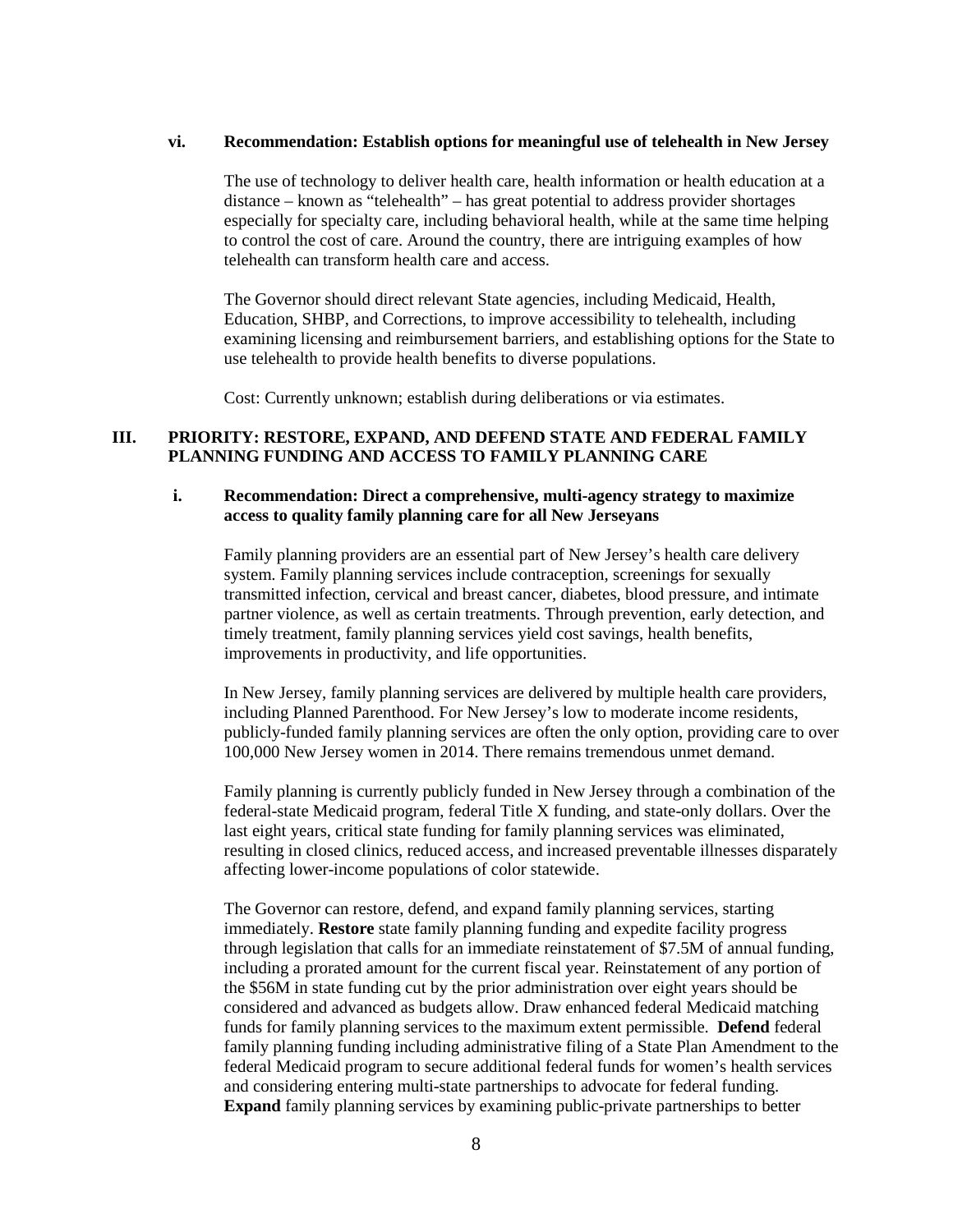position family planning providers to serve uninsured New Jerseyans, removing unnecessary barriers to care provision and supporting family planning provider training pipelines through partnerships with educational and workforce initiatives.

## **IV. PRIORITY: ADDRESS THE OPIOID CRISIS AND OTHER SUBSTANCE ABUSE PROBLEMS THROUGH COMPREHENSIVE BEHAVIORAL HEALTH INTEGRATION AND REFORM**

To be effective in responding to the crisis, the State must reform the fragmented and inefficient behavioral health infrastructure in which opioid addiction and other substance use disorders overlap with broader mental health issues. Initial efforts for the new administration therefore include both educational and regulatory responses.

## **i. Recommendation: Initiate immediate education campaigns to target audiences including users, prescribers, caregivers, and drug courts**

Recent research has shown startlingly high rates of opioid prescribing in New Jersey. Getting proper information out to affected populations is an essential strategy that can be improved with little additional funding. Informational campaigns and focused leadership ending delivery system fragmentation will help in the short and medium term, without substantial expenditures.

Implementation strategy, timing and costs:

- Begin a public information campaign to alert opioid users to the enhanced risk of death from heroin purity and fentanyl substitution.
- Fully support syringe exchange programs. They are effective reducing disease transmission and could serve as a hub for outreach/education. The Department of Health should convene a summit to engage key stakeholders to develop additional prevention strategies.
- The Attorney General should work to improve prescriber awareness, building on the work of the NJ Division of Community Affairs improve prescription monitoring and opioid education efforts.
- Provide outreach to caregivers and drug courts about medication-assisted treatment (MAT), including buprenorphine and naltrexone, to improve user survival, increase retention in treatment, and decrease illicit opioid use. Many caregivers can provide MAT care with available Substance Abuse and Mental Health Services Administration (SAMHSA) accreditation. Other steps could be initiated in the first 100 days, including: Nasal Narcan access could be supported through negotiations/bulk purchase from Amphastar; creation of an EMT/police working group to initiate Narcan-to-treatment pathway; and working with Division of Consumer affairs and innovative pain management physicians to safeguard access to pain meds.

All of these strategies could begin in the first 100 days and be carried out at minimal cost.

#### **ii. Recommendation: End regulatory logjam in Mental Health/Substance Use Disorder services**

There is substantial crossover in the populations using mental health and substance use disorder services. The care system is dangerously fragmented; evidence shows that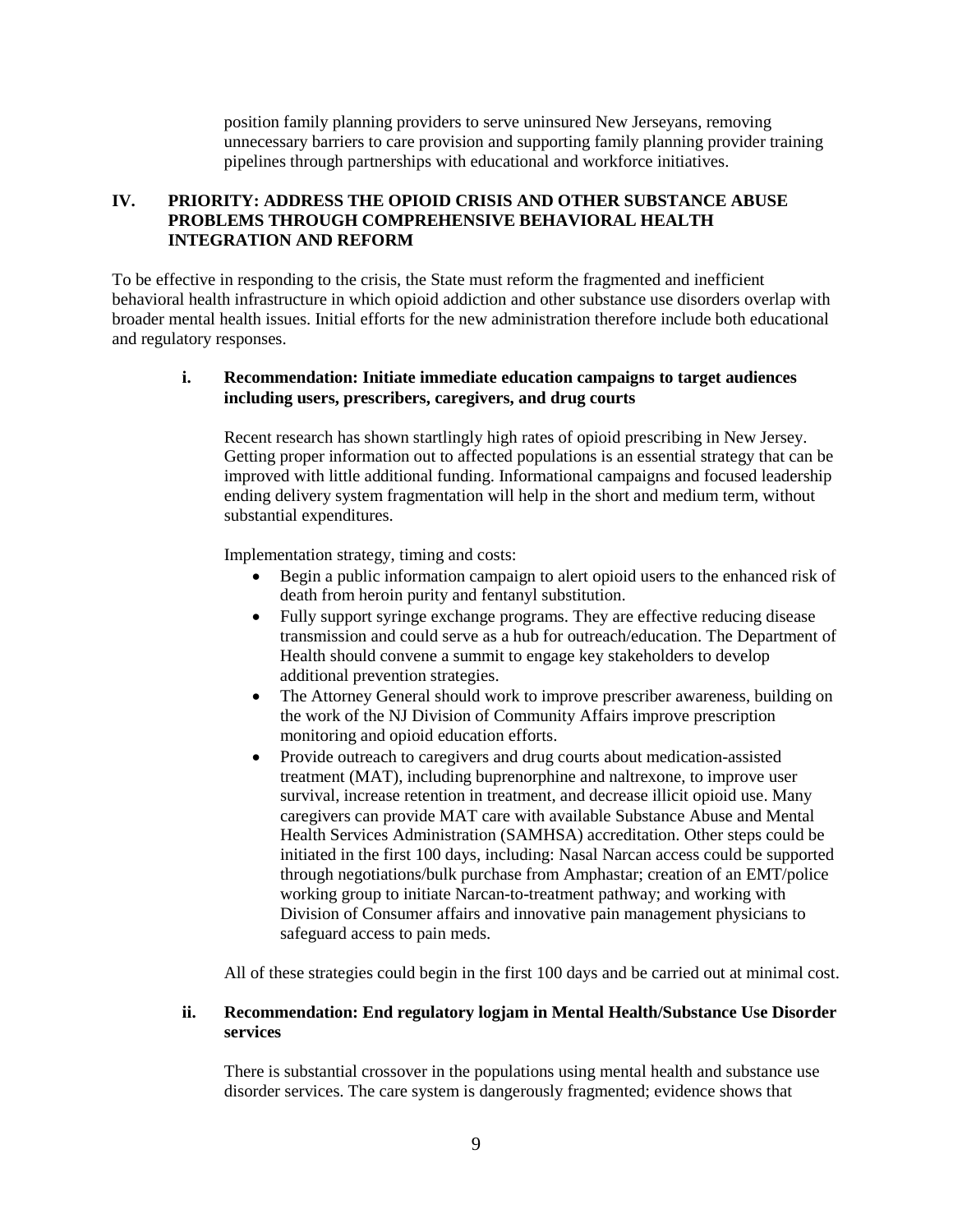patients/clients receive improved care in integrated settings. New Jersey's regulatory systems unnecessarily frustrate the implementation of integrated clinical care, leading to shortage of appropriate care for those in crisis, and for those whom crisis could be avoided.

Steps should include:

- Announce urgent plan to clear applications for integrated behavioral care within 6 months. Regulatory waivers and agency focus can accomplish this, and demonstrate good faith as to this long-standing problem at little or no cost.
- Conduct a "listening tour" in the first 100 days to explore behavioral health regulatory reform with advocates, caregivers, consumers, and community health organizations to highlight the commitment to create a unified licensing process for integrated behavioral health care, and to transparent and updated Medicaid reimbursement for integrated services.
- Create a working group (dedicated agency staff and select outside representatives) to update and rationalize payment and licensing policy.
- Develop an inventory of service providers from acute detox to community support to facilitate referrals and planning, including for hard-to-reach groups such as pregnant women and reentering prisoners.

## **V. PRIORITY: INCREASE HEALTH CARE DATA ACCESS AND UTILIZATION TO PROMOTE COST TRANSPARENCY**

## **i. Recommendation: Establish a statewide database to aggregate and utilize claims information**

The state should work across all departments within the first 100 days to create a statewide plan for reporting and use of claims data, as well as integration with health information exchanges and other data sets to support health improvement and cost savings across programs. These efforts could be accomplished through the Office of Health Transformation.

Cost, claims, and clinical outcomes data are prerequisites to evidence-based policymaking, state purchasing and consumer empowerment. State leadership is required to prompt, maintain and disseminate this type of robust data collection. Although voluntary initiatives add value, the state should comprehensively track performance across variables, measure health care utilization, determine effectiveness of public policy, support quality improvement and ultimately target cost drivers. Other states have moved ahead to leverage statewide data collection while data opacity in New Jersey continues to limit access to actionable information.

In order to ensure full participation, legislation is the optimal route to require payer participation in a statewide all-payer claims database (APCD) or similar database. If an APCD is the preferred vehicle, participation by ERISA self-insured plans may present a challenge. Other states, including Florida, have engaged the non-profit Health Care Cost Institute (HCCI) as a viable option for data collection and New Jersey should explore similar opportunities as well as collaboration with state universities and Medicaid data transparency initiatives discussed herein.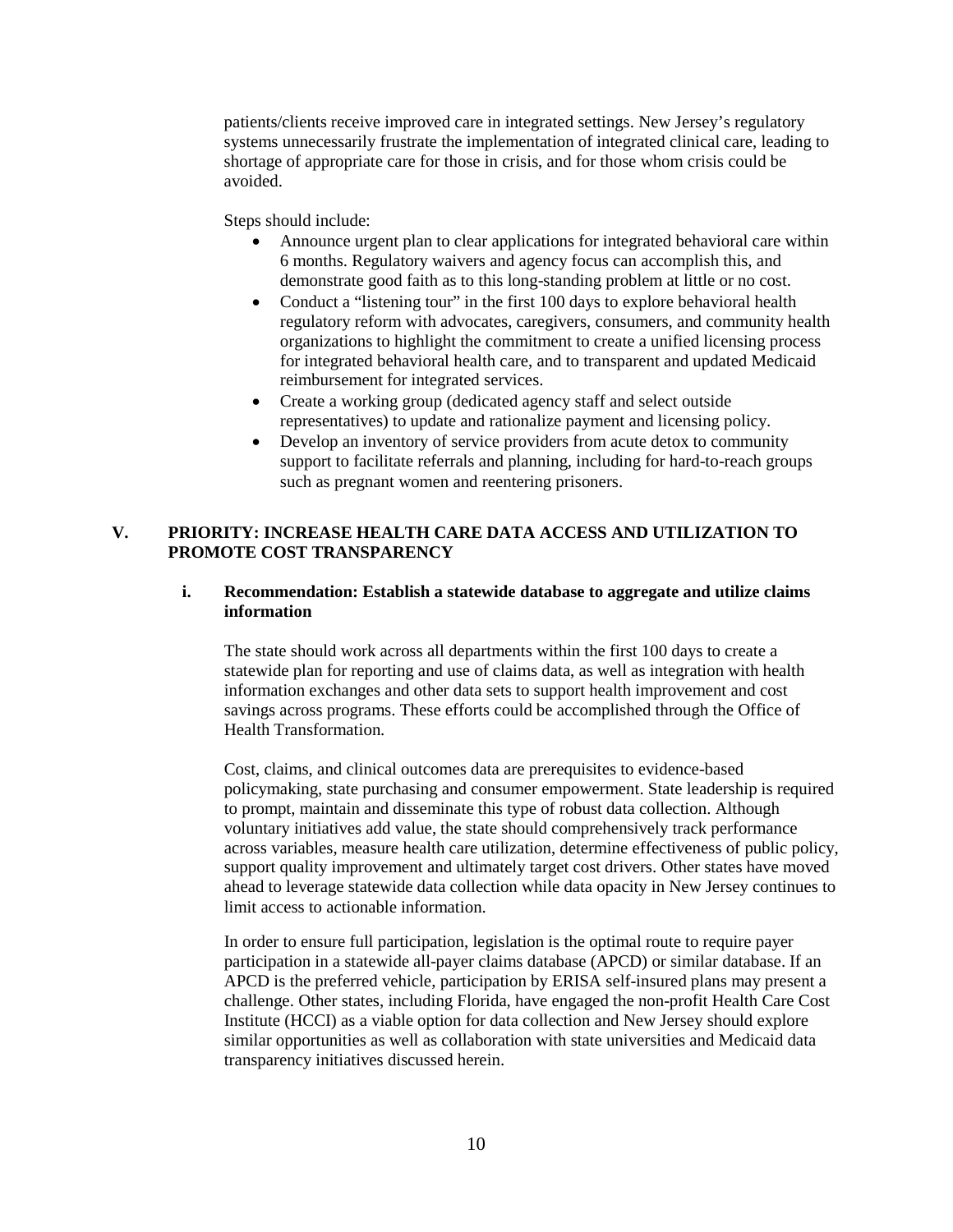Cost: Some new resources would be required to establish an APCD, which could come from a reallocation of current insurer taxes and Medicaid funds (possibly with a federal match). User fees could offset APCD operating costs over times.

## **VI. PRIORITY: IMPROVE PATIENT EXPERIENCES AND THE QUALITY AND COST EFFECTIVENESS OF CARE IN NEW JERSEY'S MEDICAID PROGRAM**

Improving the health and well-being of all New Jersey residents is essential to an inclusive, dynamic economy and to maintaining thriving communities. The Medicaid program covers some of the most vulnerable among us, including children, pregnant women, low-wage workers, the disabled, and the elderly. The program's reach makes it an ideal vehicle to simultaneously reward quality and value while addressing inequities and disparities. New Jersey's Medicaid program should be consumer-centric, provide equitable reimbursement to quality providers, and be accountable to regulators and taxpayers. Specifically, a high-performing Medicaid program is one that advances the triple aim:

- Improving the patient experience of care (including quality and satisfaction);
- Improving the health of populations; and
- Stemming the rise in per capita cost of health care.

## **Current Situation: Medicaid in New Jersey today**

Medicaid is the federal-state public health insurance program for low-income Americans and certain categories of disabled populations. It is also the single largest source of federal funding for the State. Medicaid currently provides health insurance coverage for almost 1.8 million New Jersey residents including 552,000 New Jerseyans who gained Medicaid coverage through the ACA Medicaid expansion. Over 40% of New Jersey's children are insured by the Medicaid program. The program covers 42% of births and 65% of nursing home care.

The annual federal-state Medicaid budget for New Jersey in FY 2016 was almost \$15 billion under a 50- 50% federal-state funding formula. 20% of New Jersey's annual state budget is dedicated to the Medicaid program. The importance of Medicaid to its beneficiaries and to the entire health care system cannot be overstated. Any federal changes to this system will have significant cradle-to-grave care repercussions and will dramatically alter New Jersey's overall health care system.

Today, looming threats target the New Jersey Medicaid Program. The federal government is considering strategies to contain or reduce its share of Medicaid funding. Although Congressional proposals which would have cut \$800 billion nationally from Medicaid over the next ten years failed, they are expected to resurface. Recently-enacted federal tax legislation would significantly add to the federal debt and likely result in calls for entitlement reform, including cuts to Medicaid and other safety net programs that would starve the state of resources needed to continue vital programs.

Below are four recommended actions that can begin within the first six months of the Governor's term to advance these goals:

## **i. Recommendation: Conduct assertive outreach and enrollment efforts and continue to streamline eligibility determination procedures**

New Jersey Medicaid enrollment dropped from an August 2016 high of 1,768,494 to 1,753,770 individuals by November 2017. Nevertheless, significant numbers of New Jerseyans remain eligible but unenrolled in the program: as of 2016, 36% (or 335,000) of New Jersey's uninsured population is eligible for Medicaid. This number includes approximately 23,000 of New Jersey's 70,000 uninsured children who are Medicaid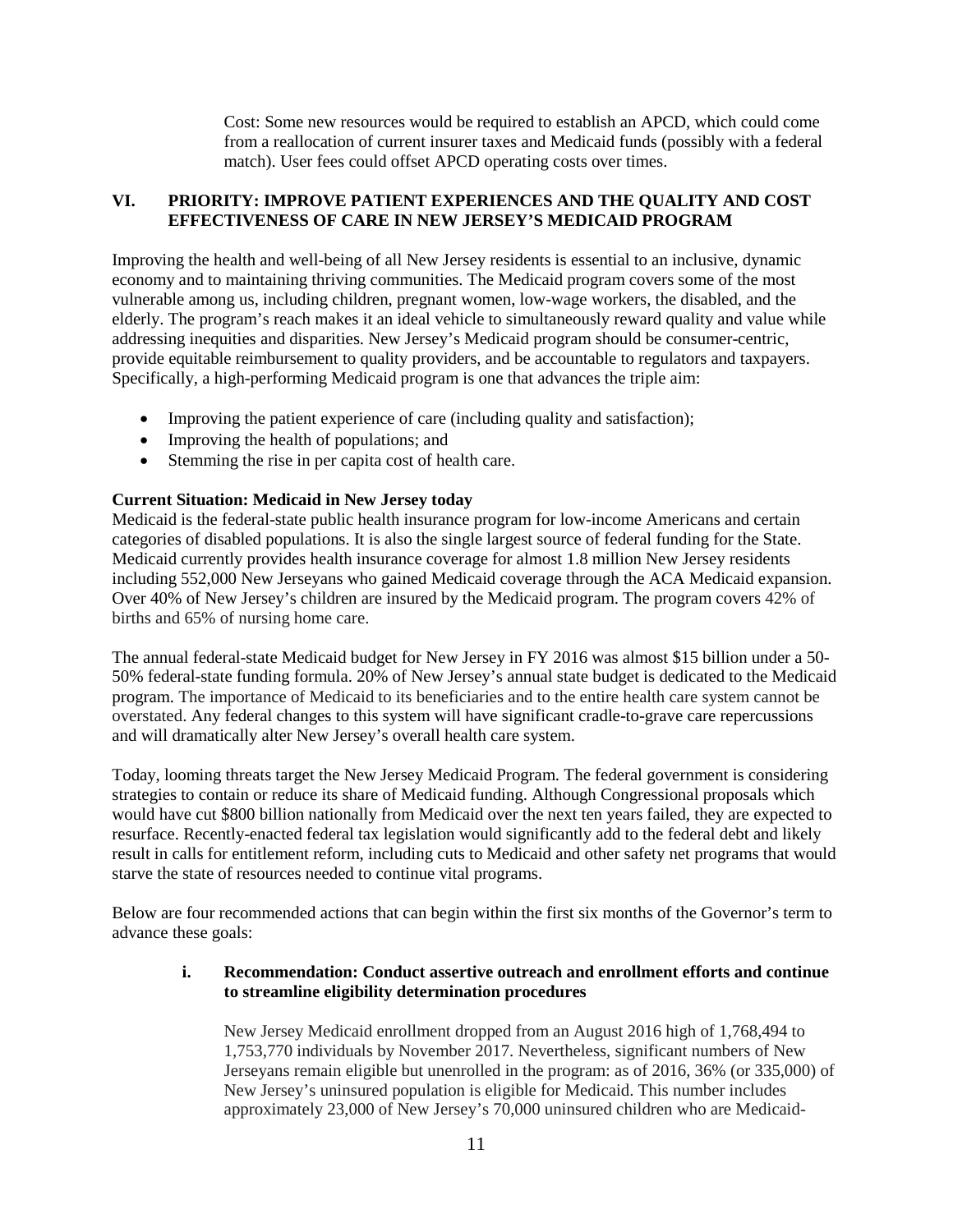eligible but unenrolled Many individuals have not been reached due to limited funding for outreach and enrollment efforts, others find the eligibility process cumbersome, and families with mixed immigration status have confusion about eligibility.

NJ should immediately: (1) issue a Call to Action among advocates and stakeholders to provide targeted Medicaid enrollment and renewal assistance to individuals and (2) complete essential upgrades to Medicaid eligibility systems while holding eligibility determination workers accountable for timely and accurate processing. The State should lead and engage Medicaid Managed Care Organizations (MCOs) in an effort to retain eligible enrollees in the program.

Costs: Federal contributions for enrollment assistance include 50% federal contribution for Medicaid outreach; 65% federal funding for CHIP outreach if administrative funds are available under the existing allocation; eligibility processing costs are matched with 75% federal funding and upgrades to the IT system are matched at 90%.

#### **ii. Recommendation: Integrate physical and behavioral health services to improve care overall and address the opioid crisis**

Evidence-based care for people with substance use disorders and mental health needs is best provided in a clinically integrated setting. People with opioid addictions, for example, are best treated in settings in which primary care and co-occurring mental health needs are addressed. Regulations should provide for a unified, single license for integrated physical and behavioral health care. As an interim measure, the State could create a single point of entry and coordinated review of licensing for outpatient facilities, in order to get appropriate care on line as soon as possible.

Medicaid has an important part to play if the state is to encourage integrated clinical services. To date, Medicaid has "carved out" most behavioral health care from its MCO contract, resulting in gaps in coverage, and its fee-for-service payments too frequently create barriers to coordinated care.

In the first 100 days, the State should clear the backlog of applications for licenses to provide integrated outpatient services, using waivers when necessary**.** This short-term reform will enable sensible care for opioid addiction and other illness—from acute, to transitional, to community care. Advocates and the care-giving community have been requesting these actions for several years.

In the first six months, reform the Medicaid MCO contract to carve-in behavioral health to support integrated care. Also in the first six months, the Department of Banking and Insurance (DOBI) should begin to engage in active outreach to health insurers to establish, the State's commitment to parity in mental health and addiction services in response to anticipated federal inaction, and to encourage insurers' movement to valuebased payment methods to improve coordination of care for the privately insured. Insurers are already inclined to move in this direction.

The cost of these actions would be administrative/professional time only.

## **iii. Recommendation: Advance evidence-based strategies to improve patientexperiences, quality and cost-effectiveness of Medicaid**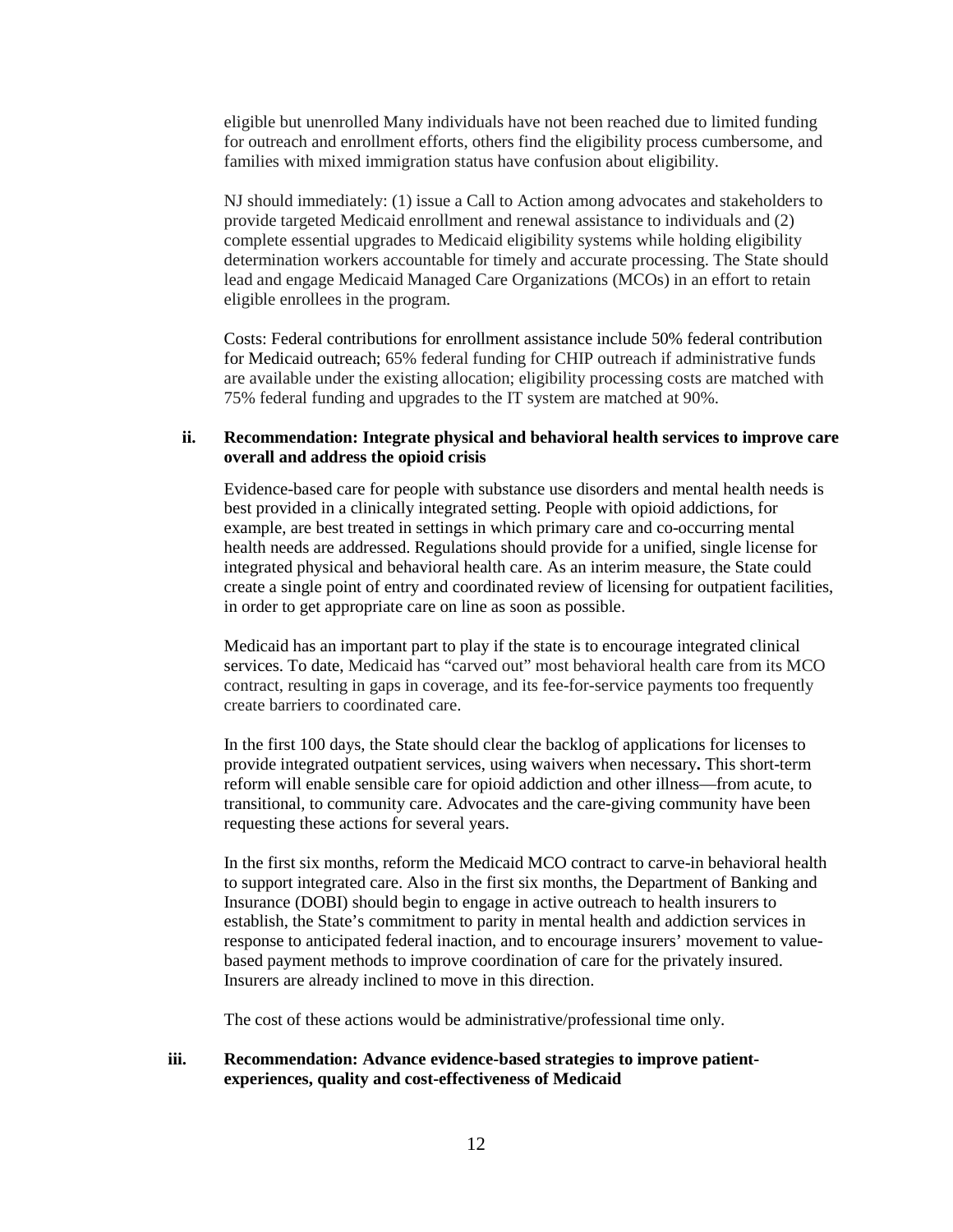The next administration should increase the use of evidence-based performance strategies in Medicaid managed care (MCO) contracts and Medicaid regulations, and integrate care for individuals eligible for both Medicare and Medicaid.

New Jersey has \$10 billion in contracts with Medicaid MCOs. MCO contracts and associated regulations have developed incrementally over time and have become multilayered and complicated. Under leadership of the Commissioner of Human Services and involving other agencies of state government, patient advocates, program stakeholders, and outside experts, New Jersey should undertake a compressive review of MCO contracts and associated regulations. Changes should be identified that achieve administrative efficiencies and increase incentives (e.g., value-based payment strategies, pay-for-performance, and delivery system reforms such as patient-centered medical homes) for MCOs to improve patient experiences and the quality and efficiency of care. To the maximum extent permissible, MCO contracts and regulations should also enable and reward MCOs and healthcare providers for helping to address social determents of health such as employment opportunities and housing.

People concurrently enrolled in both Medicare and Medicaid ("dual-eligible") beneficiaries experience high rates of chronic illness and are high cost. Integration of primary, acute, and behavioral health care, and long-term services and supports for dualeligibles saves money and offer better outcomes. Integration requires investment to prompt clinical and programmatic coordination, but yields substantial long-term benefits.

In New Jersey, we have approximately 175,000 (12%) dual-eligibles among 1.485 million Medicare enrollees statewide. Nationally, in 2011, dual-eligible enrollees accounted for 20% of Medicare enrollees, yet 35% of Medicare spending. The same individuals comprised only 14% of Medicaid enrollees but represented 33% of Medicaid spending.

NJ Medicaid should work with all stakeholders to design a full-integration model for the 175,000 dual-eligibles not already in a Dual-Eligible Special Needs Plan (DSNP) in New Jersey that builds upon the current success of MLTSS. In this context, "full integration" means that funding for both programs flow to one responsible entity like an MCO or a PACE provider where beneficiaries receive their full array of Medicare and Medicaid benefits, with added care coordination, beneficiary protections, and access to additional or enhanced services. The federal government is willing to partner with states to test models.

It is recommended that the Administration convene the Medicaid agency and the Department of Human Services along with participating Medicaid health plans and key stakeholders including consumer advocates and caregivers to design an integrated model complete with consumer protections, improved quality and optimal savings to submit to the Centers for Medicare-Medicaid Coordination Office for approval to offer dualeligible members in CY 2019.

Costs: Savings to both Medicaid and Medicare can be accrued through better alignment, coordination, and integrated funding streams for all dually eligible members, which in turn result in quality care provided in less acute settings. Currently, approved demonstrations include 1 to 5.5% Medicare and Medicaid capitation rate reductions with the ability of health plans to earn back a portion based on meeting quality measures.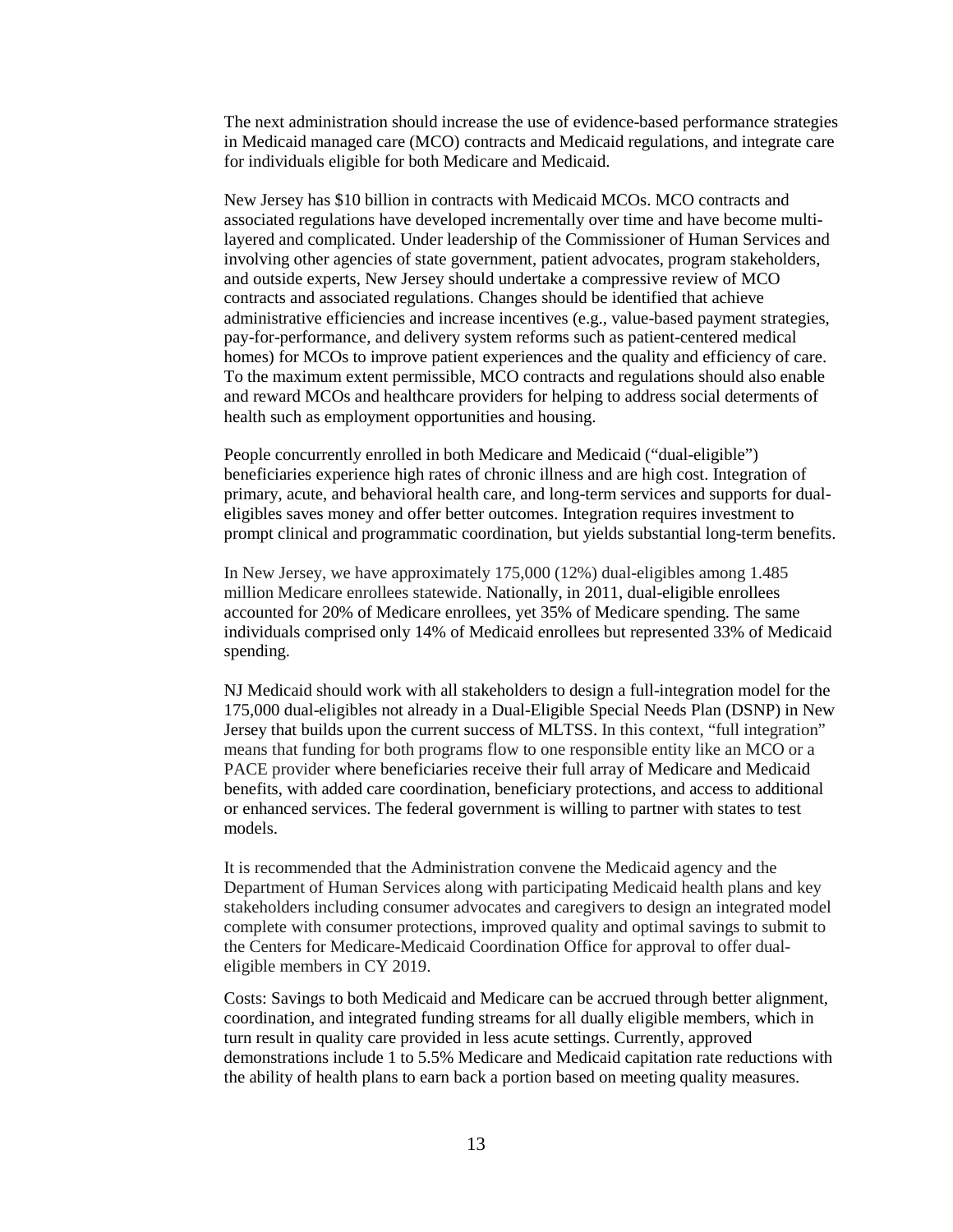### **iv. Recommendation: Develop next-generation Medicaid Accountable Care Organizations (ACO)**

The current Medicaid ACO demonstration project (established under P.L. 2011, Chapter 114) ends in 2018. Drawing findings from the project evaluation conducted by Rutgers Center for State Health Policy, engaging ACO stakeholders, and working with legislators, the Commissioners of Human Services and Health should develop a plan for a renewed ACO initiative. The new model should continue to address the needs of individuals with complex health and social needs, especially those with avoidable use of high cost health care. Next generation ACOs should be designed to enhance care coordination for complex patients and address social determents of health including, for example, housing, food insecurity, transportation, job training, education, and legal assistance. The program design should include a sufficient and financing mechanism for the ACOs.

- **Accelerate the implementation of the Integrated Population Health Data (iPHD) Project** (established under NJ PL 2015, Ch. 193), with an emphasis on assessing policy options to address social determinants of health, improve quality of care, and identify efficiencies in state program administration.
- **Develop a Medicaid data transparency initiative.** The Department of Human Services should develop a public-facing Medicaid data website to enable the public to query aggregated information about patterns of and trends in Medicaid utilization and spending by enrollee demographic characteristics and health conditions. The web interface should be modeled on a similar imitative in South Carolina and enable access only to summary data that fully maintains Medicaid enrollee anonymity and confidentiality. The web interface should be compliant with all federal and state privacy laws and contractual obligations to MCOs and Medicaid providers.

#### **v. Recommendation: Identify and implement Medicaid program efficiencies**

In the first six months of the next administration, the state can take two important steps to making Medicaid more efficient: 1) implement a universal, statewide credentialing system and improve oversight of providers and 2) establish a Single Pharmaceutical purchasing mechanism.

A shortage of Medicaid providers prevents access to care for beneficiaries in New Jersey. Reducing administrative barriers to provider participation is cited as one of the most effective ways to expand Medicaid MCO networks. Credentialing is the primary administrative prerequisite for providers seeking to join a Medicaid MCO networkproviders must be credentialed by each MCO with which they seek to contract. Ideally, the provider enters and maintains his/her data, potentially granting access to multiple payer entities and simplifying the re-credentialing. These standardized platforms also reduce administrative costs and fraud.

Physicians and health plans in New Jersey currently use the universal Council for Affordable Quality Health Care (CAQH) credentialing platform in the commercial health insurance market, which enables providers in all 50 states and the District of Columbia to regularly update their information and make it accessible to multiple health plans and regulatory entities. Credentialing is streamlined via an online platform that collects multiple categories of provider data for various functions. In addition to credentialing, these include claims administration and quality assurance. Earlier State procurement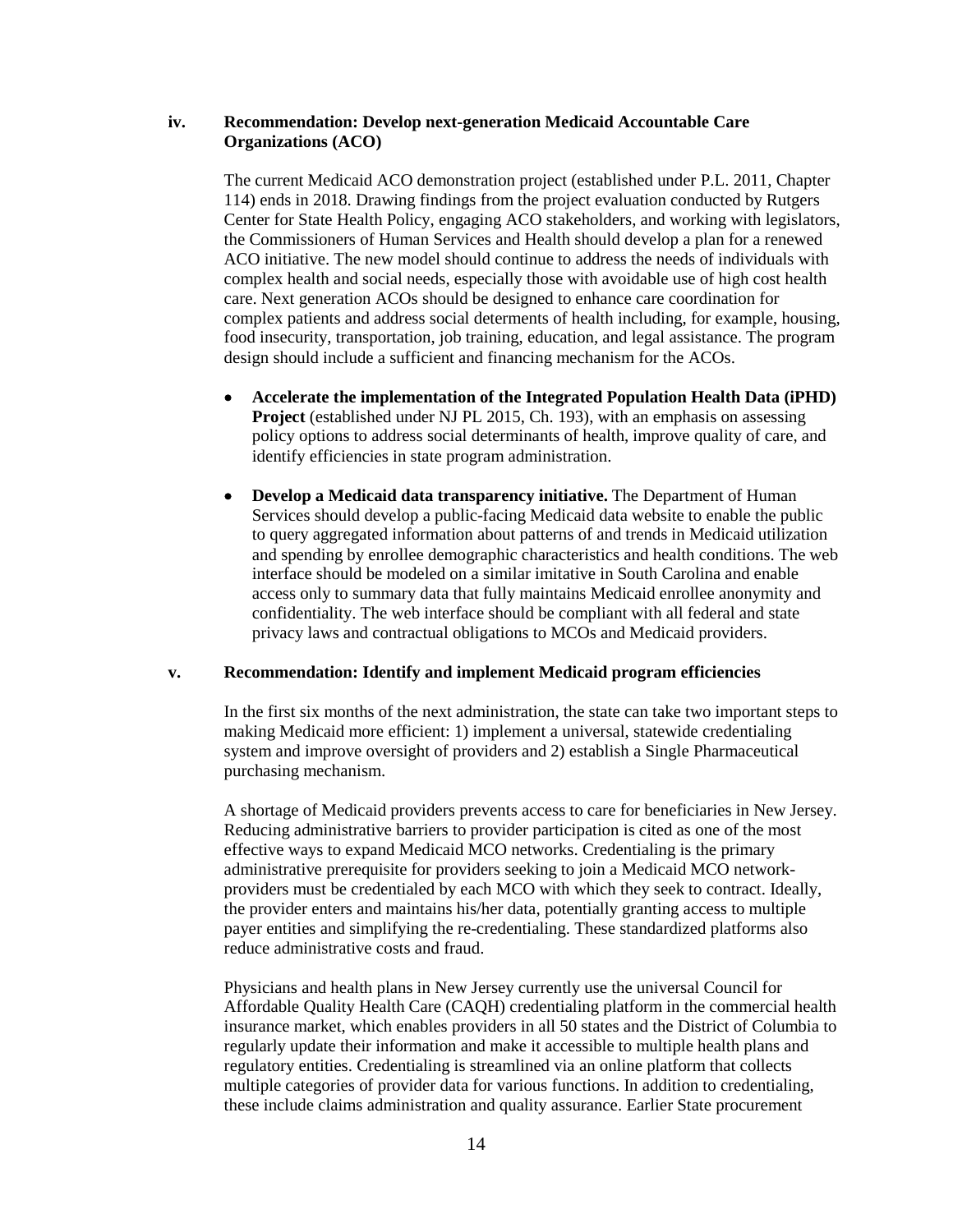efforts on Universal Credentialing stalled, but federal law requires the State to implement a solution immediately.

New Jersey should proceed with universal credentialing for the Medicaid program immediately. The federal Centers for Medicare and Medicaid Services requires that the State implement a single source screening and credentialing process no later than January 1, 2018. The Department of Human Services should leverage the existing statewide model here in New Jersey that many physicians currently use in commercial markets-CAQH.

New Jersey spends over \$3.5B annually for pharmaceuticals through Medicaid (\$2B before rebates/\$1.2B net of rebates) and through the State Employee Benefits Program (\$2.3B). Given the scope of spending, the State should leverage its considerable demand to procure pharmaceuticals as cost effectively as possible. Currently, the State Medicaid program includes the pharmacy benefit in every contract with each of five MCOs. In turn, each MCO works with its own Pharmacy Benefit Manager (PBM) or internal vendor, which is then responsible for negotiating prices and paying the pharmacies. Surprisingly, the current system lacks any capacity to verify compliance with federal rebate law, including, for example, ensuring that price growth does not outpace rebates.

The current arrangement raises two critical concerns. One, whether the use of separate PBMs by each of five MCOs yields the most efficient price for these services. This is difficult to determine, however, without data on pricing for the most common prescriptions and how they vary by each MCO's PBM. Secondly, whether using five separate PBMs adds unjustified administrative costs, complexity and chance for error to the system.

In contrast, for the SHBP, New Jersey contracts with one PBM (Optum Rx). Many other states either bid the Medicaid pharmaceutical benefit contract and use one vendor, as New Jersey does for SHBP, or participate in multi-state collective purchasing to leverage greater negotiating power.

The State, through Treasury and relevant departments, should immediately determine the most effective way to purchase all pharmaceuticals procured through State funded programs. If applicable, the lengthy RFP design process should begin immediately.

Costs: Currently these costs are part of administering the program. Universal credentialing will streamline the process and save the program money. Note that the State has no choice but to do this, and is subject to penalties and loss of federal funding if it does not comply. Savings from reforming pharmaceutical procurement could be significant (\$100M+). However, it is important to note the State share of Medicaid savings would be between 30-50% of the total saved.